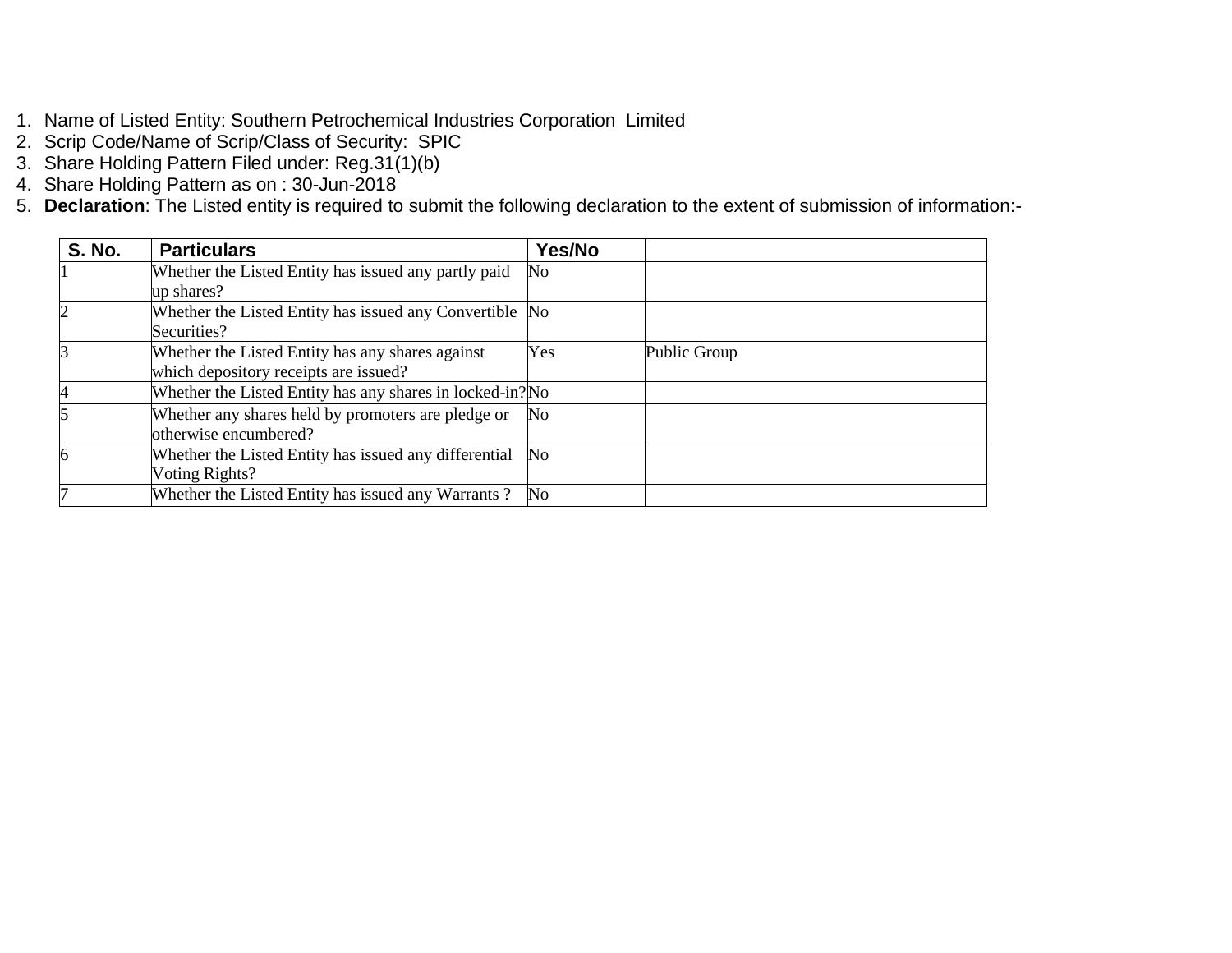## Table I - Summary Statement holding of specified securities

| Catego<br>ry<br>(I)     | Category of<br>shareholder<br>(II)        | Nos. of<br>shareh<br>olders<br>(III) | No. of fully<br>paid up<br>equity<br>shares<br>held<br>(IV) | No. of<br>Partly<br>paid-up<br>equity<br>shares<br>held<br>(V) | No. of<br>shares<br>underlying<br><b>Depository</b><br>Receipts<br>(VI) | <b>Total</b><br>nos.<br>shares<br>held<br>$(VII) =$<br>$(IV)+(V)+$<br>$\overline{(VU)}$ | <b>Shareholding</b><br>as a % of total<br>no. of shares<br>(calculated as<br>per SCRR,<br>1957)<br>(VIII) |                             | <b>Number of Voting Rights</b><br>held in each class of       | securities<br>(X) |                                                 | No. of<br><b>Shares</b><br><b>Underlying</b><br><b>Outstanding</b><br>convertible<br>securities<br>(including | Shareholding,<br>as a % assuming<br>full conversion<br>of convertible<br>securities (as a<br>percentage of<br>diluted share | <b>Number of</b><br>Locked in<br><u>(XII)</u> | shares                                               |            | <b>Number of</b><br><b>Shares</b><br>pledged or<br>otherwise<br>encumbered<br>(XIII) | <b>Number of</b><br>equity<br>shares held<br>in<br>dematerializ<br>ed form |
|-------------------------|-------------------------------------------|--------------------------------------|-------------------------------------------------------------|----------------------------------------------------------------|-------------------------------------------------------------------------|-----------------------------------------------------------------------------------------|-----------------------------------------------------------------------------------------------------------|-----------------------------|---------------------------------------------------------------|-------------------|-------------------------------------------------|---------------------------------------------------------------------------------------------------------------|-----------------------------------------------------------------------------------------------------------------------------|-----------------------------------------------|------------------------------------------------------|------------|--------------------------------------------------------------------------------------|----------------------------------------------------------------------------|
|                         |                                           |                                      |                                                             |                                                                |                                                                         |                                                                                         | As a % of<br>$(A+B+C2)$                                                                                   | Clas<br>s<br>$\frac{eg}{X}$ | No of Voting<br><b>Rights</b><br>Clas<br>$\mathbf{s}$<br>eg:y | Tot<br>al         | <b>Total</b><br>as a<br>$%$ of<br>$(A+B+$<br>C) | <b>Warrants)</b><br>(X)                                                                                       | capital)<br>$(XI) = (VII) + (X)$<br>As a % of<br>$(A+B+C2)$                                                                 | No.<br>(a)                                    | As a<br>$%$ of<br>total<br>Shar<br>es<br>held<br>(b) | No.<br>(a) | As a<br>% of<br>total<br><b>Share</b><br>s held<br>(b)                               | (XIV)                                                                      |
| $\mathbf{A}$            | Promoter $&$ 13<br>Promoter<br>Group      |                                      | 1006666 0<br>38                                             |                                                                |                                                                         | 100666 49.43<br>638                                                                     |                                                                                                           | 10060<br>6663               |                                                               | 666<br>638        | 100 49.43 0                                     |                                                                                                               | 49.43                                                                                                                       | ∩                                             | 0.00                                                 |            |                                                                                      | 10066663                                                                   |
| $\overline{\mathbf{B}}$ | Public                                    | 65763                                | 8618189 0                                                   |                                                                | 1679180                                                                 | 102973 50.57<br>698                                                                     |                                                                                                           | 10290<br>7369               |                                                               | 973<br>698        | 102 50.57 0                                     |                                                                                                               | 50.57                                                                                                                       |                                               | 0.00                                                 |            |                                                                                      | 81748991                                                                   |
| $\overline{\rm C}$      | Non<br>Promoter-<br>Non Public            |                                      | 1679180 0                                                   |                                                                |                                                                         | 167918 8.25<br>$00\,$                                                                   |                                                                                                           |                             |                                                               |                   | 0.00                                            |                                                                                                               | 0.00                                                                                                                        |                                               | 0.00                                                 |            | 0.00                                                                                 | 16791800                                                                   |
| C1                      | <b>Shares</b><br>underlying<br><b>DRs</b> |                                      | 1679180 0                                                   |                                                                |                                                                         | 167918 0.00<br>00                                                                       |                                                                                                           |                             |                                                               | <sup>0</sup>      | 0.00                                            |                                                                                                               | 0.00                                                                                                                        |                                               | 0.00                                                 |            |                                                                                      | 16791800                                                                   |
| $\overline{\text{C2}}$  | Shares held<br>by<br>Employee<br>Trusts   |                                      |                                                             |                                                                |                                                                         |                                                                                         | 0.00                                                                                                      |                             | ∩                                                             | $\overline{0}$    | $0.00\,$                                        |                                                                                                               | 0.00                                                                                                                        | ∩                                             | 0.00                                                 |            |                                                                                      |                                                                            |
|                         | Total                                     | 65777                                | 2036403 0<br>36                                             |                                                                | 1679180                                                                 | 220432 100.00<br>136                                                                    |                                                                                                           | 20360<br>4033               |                                                               | 640 0<br>336      | 203 100.0 0                                     |                                                                                                               | 100.00                                                                                                                      | n                                             | 0.00                                                 |            |                                                                                      | 19920742                                                                   |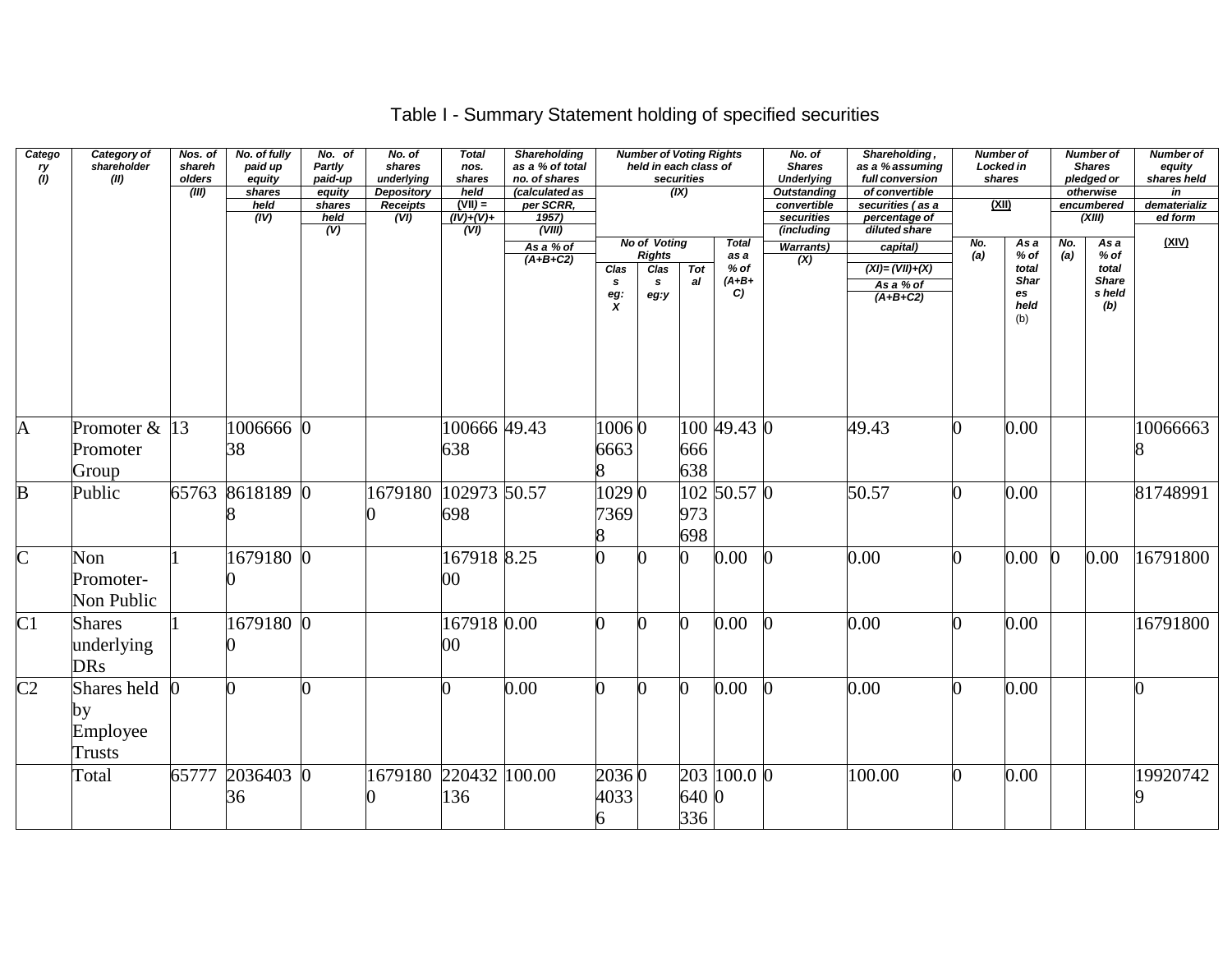|             | <b>Category &amp; Name</b> | PAN               | No. of                      | No. of          | Partly                            | Nos. of                              | <b>Total</b>     | <b>Sharehol</b>   |                           |                            |     | <b>Number of Voting Rights held in</b> | No. of                    | <b>Shareholdin</b>            |     | <b>Number of</b> |     | <b>Number of</b>     | Number of          |
|-------------|----------------------------|-------------------|-----------------------------|-----------------|-----------------------------------|--------------------------------------|------------------|-------------------|---------------------------|----------------------------|-----|----------------------------------------|---------------------------|-------------------------------|-----|------------------|-----|----------------------|--------------------|
|             | of the                     | (II)              | shareh                      | fully           | paid-up                           | shares                               | nos.             | ding %            |                           | each class of securities   |     |                                        | <b>Shares</b>             | $g$ , as a $%$                |     | <b>Locked in</b> |     | <b>Shares</b>        | equity             |
|             | <b>Shareholders</b>        |                   | older                       | paid            | equity                            | underlying                           | shares           | calculate         |                           |                            | (X) |                                        | <b>Underlying</b>         | assuming                      |     | shares           |     | pledged or           | shares held        |
|             | (1)                        |                   | (III)                       | иp              | shares                            | <b>Depository</b>                    | held<br>$(VII =$ | d as per<br>SCRR, |                           |                            |     |                                        | <b>Outstanding</b>        | full                          |     | (XII)            |     | otherwise            | in<br>dematerializ |
|             |                            |                   |                             | equity<br>share | held<br>$\overline{(\mathsf{V})}$ | <b>Receipts</b><br>$\overline{(VI)}$ | $IV+V+VI)$       | 1957              |                           |                            |     |                                        | convertible<br>securities | conversion<br>$\overline{of}$ |     |                  |     | encumbered<br>(XIII) | ed form            |
|             |                            |                   |                             | s held          |                                   |                                      |                  |                   |                           | <b>No of Voting Rights</b> |     | <b>Total as</b>                        | (including                | convertible                   | No. | As a             | No. | As a                 | (XIV)              |
|             |                            |                   |                             | (IV)            |                                   |                                      |                  | As a % of         |                           |                            |     | a % of                                 | <b>Warrants)</b>          | securities (                  | (a) | % of             | (a) | % of                 |                    |
|             |                            |                   |                             |                 |                                   |                                      |                  | $(A+B+C2)$        |                           |                            |     | <b>Total</b>                           | $\overline{(\mathsf{X})}$ | as a                          |     | total            |     | total                |                    |
|             |                            |                   |                             |                 |                                   |                                      |                  | (VIII)            | <b>Class</b>              | Class                      | Tot | <b>Voting</b><br>rights                |                           | percentage<br>of diluted      |     | Shar<br>es       |     | share<br>s held      |                    |
|             |                            |                   |                             |                 |                                   |                                      |                  |                   | $\boldsymbol{\mathsf{x}}$ | Y                          | al  |                                        |                           | share                         |     | held             |     | (b)                  |                    |
|             |                            |                   |                             |                 |                                   |                                      |                  |                   |                           |                            |     |                                        |                           | capital)                      |     | (b)              |     |                      |                    |
|             |                            |                   |                             |                 |                                   |                                      |                  |                   |                           |                            |     |                                        |                           | $(XI) =$                      |     |                  |     |                      |                    |
|             |                            |                   |                             |                 |                                   |                                      |                  |                   |                           |                            |     |                                        |                           | $(VII)+(X)$ as a<br>$%$ of    |     |                  |     |                      |                    |
|             |                            |                   |                             |                 |                                   |                                      |                  |                   |                           |                            |     |                                        |                           | $A+B+C2$                      |     |                  |     |                      |                    |
|             |                            |                   |                             |                 |                                   |                                      |                  |                   |                           |                            |     |                                        |                           |                               |     |                  |     |                      |                    |
| 11          | Indian                     |                   | 0                           | 0               |                                   | 0                                    |                  | 0.00              | 0                         |                            | 0   | 0.00                                   |                           | 0.00                          | 0   | 0.00             |     |                      |                    |
| a           | Individuals/Hi             |                   | $\mathcal{D}_{\mathcal{L}}$ | 45450 0         |                                   |                                      | 45450            | 0.02              | 454500                    |                            |     | 454 0.02                               |                           | 0.02                          |     | 0.00             |     |                      | 45450              |
|             | ndu undivided              |                   |                             |                 |                                   |                                      |                  |                   |                           |                            | 50  |                                        |                           |                               |     |                  |     |                      |                    |
|             |                            |                   |                             |                 |                                   |                                      |                  |                   |                           |                            |     |                                        |                           |                               |     |                  |     |                      |                    |
|             | Family                     |                   |                             |                 |                                   |                                      |                  |                   |                           |                            |     |                                        |                           |                               |     |                  |     |                      |                    |
|             | DR AC                      | AESP <sub>1</sub> |                             | 454050          |                                   |                                      | 45405            | 0.02              | 454050                    |                            |     | 454 0.02                               |                           | 0.02                          | 0   | 0.00             |     |                      | 45405              |
|             | <b>MUTHIAH</b>             | M797              |                             |                 |                                   |                                      |                  |                   |                           |                            | 05  |                                        |                           |                               |     |                  |     |                      |                    |
|             |                            |                   |                             |                 |                                   |                                      |                  |                   |                           |                            |     |                                        |                           |                               |     |                  |     |                      |                    |
|             |                            | 6H                |                             |                 |                                   |                                      |                  |                   |                           |                            |     |                                        |                           |                               |     |                  |     |                      |                    |
|             | <b>ASHWIN C</b>            | AAE               |                             | 45              |                                   |                                      | 45               | 0.00              | 45                        | <sup>0</sup>               | 45  | 0.00                                   |                           | 0.00                          | 0   | 0.00             |     |                      | 45                 |
|             |                            |                   |                             |                 |                                   |                                      |                  |                   |                           |                            |     |                                        |                           |                               |     |                  |     |                      |                    |
|             | <b>MUTHIAH</b>             | PA41              |                             |                 |                                   |                                      |                  |                   |                           |                            |     |                                        |                           |                               |     |                  |     |                      |                    |
|             |                            | 48H               |                             |                 |                                   |                                      |                  |                   |                           |                            |     |                                        |                           |                               |     |                  |     |                      |                    |
| $\mathbf b$ | Central                    |                   |                             | 884000          |                                   |                                      | 884000 4.34      |                   | 884000                    |                            |     | 884 4.34                               |                           | 4.34                          | O   | 0.00             |     |                      | 8840000            |
|             |                            |                   |                             |                 |                                   |                                      |                  |                   | $00\,$                    |                            | 000 |                                        |                           |                               |     |                  |     |                      |                    |
|             | Government/                |                   |                             | $00\,$          |                                   |                                      |                  |                   |                           |                            |     |                                        |                           |                               |     |                  |     |                      |                    |
|             | <b>State</b>               |                   |                             |                 |                                   |                                      |                  |                   |                           |                            |     |                                        |                           |                               |     |                  |     |                      |                    |
|             | Government(s)              |                   |                             |                 |                                   |                                      |                  |                   |                           |                            |     |                                        |                           |                               |     |                  |     |                      |                    |
|             |                            |                   |                             |                 |                                   |                                      |                  |                   |                           |                            |     |                                        |                           |                               |     |                  |     |                      |                    |
|             |                            |                   |                             |                 |                                   |                                      |                  |                   |                           |                            |     |                                        |                           |                               |     |                  |     |                      |                    |
|             | TAMILNAD AAA  1            |                   |                             | 884000          |                                   |                                      | 884000 4.34      |                   | 884000                    |                            |     | 884 4.34                               |                           | 4.34                          | ∩   | 0.00             |     |                      | 8840000            |
|             |                            | CT34              |                             | 00              |                                   |                                      |                  |                   | 00                        |                            | 000 |                                        |                           |                               |     |                  |     |                      |                    |
|             | <b>INDUSTRIA 09P</b>       |                   |                             |                 |                                   |                                      |                  |                   |                           |                            |     |                                        |                           |                               |     |                  |     |                      |                    |
|             |                            |                   |                             |                 |                                   |                                      |                  |                   |                           |                            |     |                                        |                           |                               |     |                  |     |                      |                    |
|             |                            |                   |                             |                 |                                   |                                      |                  |                   |                           |                            |     |                                        |                           |                               |     |                  |     |                      |                    |
|             | <b>DEVELOPM</b>            |                   |                             |                 |                                   |                                      |                  |                   |                           |                            |     |                                        |                           |                               |     |                  |     |                      |                    |
|             | <b>ENT</b>                 |                   |                             |                 |                                   |                                      |                  |                   |                           |                            |     |                                        |                           |                               |     |                  |     |                      |                    |
|             | <b>CORPORATI</b>           |                   |                             |                 |                                   |                                      |                  |                   |                           |                            |     |                                        |                           |                               |     |                  |     |                      |                    |
|             | ON                         |                   |                             |                 |                                   |                                      |                  |                   |                           |                            |     |                                        |                           |                               |     |                  |     |                      |                    |
|             |                            |                   |                             |                 |                                   |                                      |                  |                   |                           |                            |     |                                        |                           |                               |     |                  |     |                      |                    |
|             | <b>LIMITED</b>             |                   |                             |                 |                                   |                                      |                  |                   |                           |                            |     |                                        |                           |                               |     |                  |     |                      |                    |

### Table II - Statement showing shareholding pattern of the Promoter and Promoter Group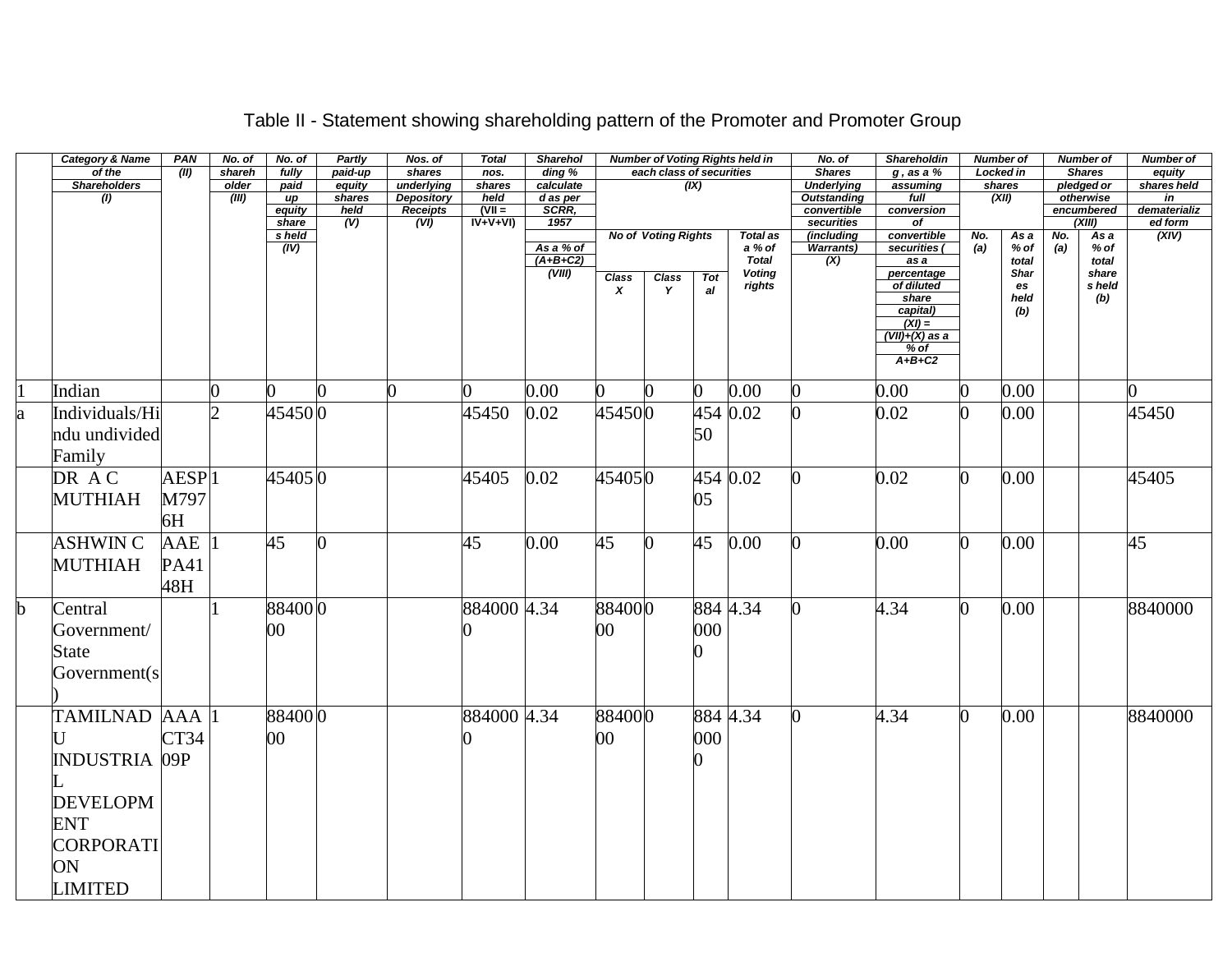| $\mathbf c$ | Financial<br>Institutions/<br><b>Banks</b>                                                                   |                                 | 0 | 0                | 0 | 0                  | 0.00 | $\bf{0}$         | 0 | $\bf{0}$      | 0.00      | 0.00  | 0  | 0.00 |          |
|-------------|--------------------------------------------------------------------------------------------------------------|---------------------------------|---|------------------|---|--------------------|------|------------------|---|---------------|-----------|-------|----|------|----------|
| $\mathbf d$ | Any Other<br>(specify)                                                                                       |                                 | 7 | 728660<br>413    |   | 728664 35.78<br>13 |      | 728660<br>413    |   | 664<br>13     | 728 35.78 | 35.78 |    | 0.00 | 72866413 |
|             | <b>Bodies</b><br>Corporate                                                                                   |                                 | 7 | 728660<br>413    |   | 728664 35.78<br>13 |      | 728660<br>413    |   | 664<br>13     | 728 35.78 | 35.78 | n  | 0.00 | 72866413 |
|             | <b>ACM</b><br><b>EDUCATIO</b><br><b>FOUNDATI</b><br>ON                                                       | AAA<br>CA58<br>09J              |   | 134070           |   | 134075 0.07        |      | 134070           |   | 075           | 134 0.07  | 0.07  | O. | 0.00 | 134075   |
|             | AMI<br><b>HOLDINGS</b><br><b>PVT LTD</b>                                                                     | $\overline{AAB}$<br>CP18<br>77G |   | 372760<br>700    |   | 372767 18.31<br>00 |      | 372760<br>700    |   | 767<br>$00\,$ | 372 18.31 | 18.31 |    | 0.00 | 37276700 |
|             | <b>GOLD NEST AAB</b><br><b>TRADING</b><br>CO LTD                                                             | CT58<br>94M                     |   | 242340<br>$00\,$ |   | 242340 1.19        |      | 242340<br>$00\,$ |   | 340<br>0      | 242 1.19  | 1.19  | n  | 0.00 | 2423400  |
|             | <b>SICAGEN</b><br><b>INDIA</b><br><b>LIMITED</b>                                                             | AAK <sup>1</sup><br>CS57<br>70J |   | 301730<br>49     |   | 301734 1.48        |      | 301730<br>49     |   | 734<br>9      | 301 1.48  | 1.48  | O  | 0.00 | 3017349  |
|             | <b>SOUTH</b><br><b>INDIA</b><br><b>HOUSE</b><br><b>ESTATES &amp;</b><br><b>PROPERTIE</b><br><b>S LIMITED</b> | $A$ A $B$<br>CS50<br>20M        |   | 181040<br>50     |   | 181045 0.89        |      | 181040<br>50     |   | 045           | 181 0.89  | 0.89  | 0  | 0.00 | 1810450  |
|             | <b>LOTUS</b><br><b>FERTILIZER CL01</b><br><b>S PRIVATE</b><br><b>LIMITED</b>                                 | AAB<br>93K                      |   | 279950<br>454    |   | 279954 13.75<br>54 |      | 279950<br>454    |   | 954<br>54     | 279 13.75 | 13.75 |    | 0.00 | 27995454 |
|             | <b>SOUTH</b><br><b>INDIA</b><br><b>TRAVELS</b><br><b>PVT LTD</b>                                             | AAA<br>CS37<br>92E              |   | 208980<br>5      |   | 208985 0.10        |      | 208980           |   | 985           | 2080.10   | 0.10  | 0  | 0.00 | 208985   |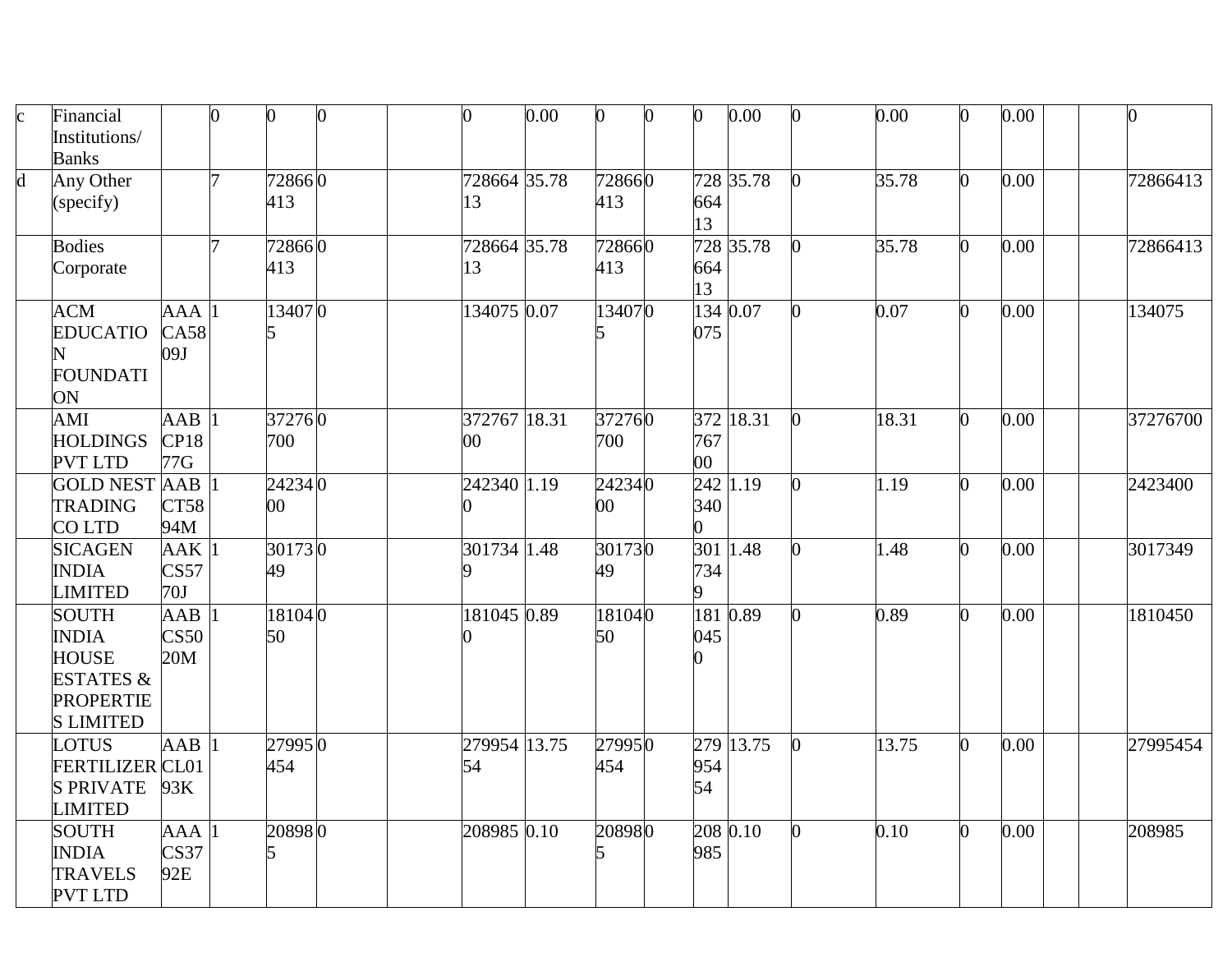|                         | Sub-Total            |                  | 10             | 817510         |   | $\overline{0}$ | 817518 40.14   |      | 817510 |   |                | 817 40.14 | $\Omega$ | 40.14 | 0              | 0.00 | 81751863       |
|-------------------------|----------------------|------------------|----------------|----------------|---|----------------|----------------|------|--------|---|----------------|-----------|----------|-------|----------------|------|----------------|
|                         | (A)(1)               |                  |                | 863            |   |                | 63             |      | 863    |   | 518            |           |          |       |                |      |                |
|                         |                      |                  |                |                |   |                |                |      |        |   | 63             |           |          |       |                |      |                |
| $\overline{2}$          | Foreign              |                  | $\overline{0}$ | $\overline{0}$ | 0 | $\Omega$       | $\overline{0}$ | 0.00 | 0      | 0 | $\overline{0}$ | 0.00      |          | 0.00  | $\overline{0}$ | 0.00 | $\overline{0}$ |
| a                       | Individuals          |                  | 0              | 0              |   |                |                | 0.00 |        |   | 0              | 0.00      |          | 0.00  |                | 0.00 | 0              |
|                         | (Non-                |                  |                |                |   |                |                |      |        |   |                |           |          |       |                |      |                |
|                         | Resident             |                  |                |                |   |                |                |      |        |   |                |           |          |       |                |      |                |
|                         | Individuals/         |                  |                |                |   |                |                |      |        |   |                |           |          |       |                |      |                |
|                         | Foreign              |                  |                |                |   |                |                |      |        |   |                |           |          |       |                |      |                |
|                         | Individuals)         |                  |                |                |   |                |                |      |        |   |                |           |          |       |                |      |                |
| b                       | Government           |                  | 0              | 0              | O |                | 0              | 0.00 | 0      | 0 | 0              | 0.00      |          | 0.00  | O              | 0.00 | 0              |
|                         | Institutions         |                  | 0              | $\Omega$       | ∩ |                |                | 0.00 | 0      |   | $\overline{0}$ | 0.00      |          | 0.00  | 0              | 0.00 |                |
| $\overline{\mathsf{d}}$ | Foreign              |                  | 3              | 189140         |   |                | 189147 9.29    |      | 189140 |   |                | 189 9.29  |          | 9.29  | O              | 0.00 | 18914775       |
|                         | Portfolio            |                  |                | 775            |   |                | 75             |      | 775    |   | 147            |           |          |       |                |      |                |
|                         | Investor             |                  |                |                |   |                |                |      |        |   | 75             |           |          |       |                |      |                |
|                         | <b>FICON</b>         | AAB              |                | 156820         |   |                | 156827 7.70    |      | 156820 |   |                | 156 7.70  |          | 7.70  | O.             | 0.00 | 15682775       |
|                         | <b>HOLDINGS</b>      | CF <sub>06</sub> |                | 775            |   |                | 75             |      | 775    |   | 827            |           |          |       |                |      |                |
|                         | <b>LIMITED</b>       | 67J              |                |                |   |                |                |      |        |   | 75             |           |          |       |                |      |                |
|                         | DORNALLY AAC         |                  |                | 132200         |   |                | 132200 0.65    |      | 132200 |   |                | 132 0.65  |          | 0.65  | 0              | 0.00 | 1322000        |
|                         | <b>INVESTMENCD56</b> |                  |                | $00\,$         |   |                |                |      | $00\,$ |   | 200            |           |          |       |                |      |                |
|                         | TS LIMITED 10N       |                  |                |                |   |                |                |      |        |   | 0              |           |          |       |                |      |                |
|                         | <b>RANFORD</b>       | <b>AAD</b>       |                | 191000         |   |                | 191000 0.94    |      | 191000 |   | 191            | 0.94      |          | 0.94  | 0              | 0.00 | 1910000        |
|                         | <b>INVESTMENCR54</b> |                  |                | 00             |   |                |                |      | 00     |   | 000            |           |          |       |                |      |                |
|                         | TS LIMITED 52K       |                  |                |                |   |                |                |      |        |   | 0              |           |          |       |                |      |                |
| e                       | Any Other            |                  | $\Omega$       | $\overline{0}$ | O |                | $\Omega$       | 0.00 | 0      |   | $\overline{0}$ | 0.00      |          | 0.00  | 0              | 0.00 | $\overline{0}$ |
|                         | (specify)            |                  |                |                |   |                |                |      |        |   |                |           |          |       |                |      |                |
|                         | Sub-Total            |                  | 3              | 189140         |   | 0              | 189147 9.29    |      | 189140 |   |                | 189 9.29  |          | 9.29  | $\overline{0}$ | 0.00 | 18914775       |
|                         | (A)(2)               |                  |                | 775            |   |                | 75             |      | 775    |   | 147            |           |          |       |                |      |                |
|                         |                      |                  |                |                |   |                |                |      |        |   | 75             |           |          |       |                |      |                |
|                         | Total                |                  | 13             | 100660         |   | 0              | 100666 49.43   |      | 100660 |   |                | 100 49.43 |          | 49.43 | 0              | 0.00 | 10066663       |
|                         | Shareholding         |                  |                | 6638           |   |                | 638            |      | 6638   |   | 666            |           |          |       |                |      |                |
|                         | of Promoter          |                  |                |                |   |                |                |      |        |   | 638            |           |          |       |                |      |                |
|                         | and Promoter         |                  |                |                |   |                |                |      |        |   |                |           |          |       |                |      |                |
|                         | Group $(A)=$         |                  |                |                |   |                |                |      |        |   |                |           |          |       |                |      |                |
|                         | $(A)(1)+(A)(2)$      |                  |                |                |   |                |                |      |        |   |                |           |          |       |                |      |                |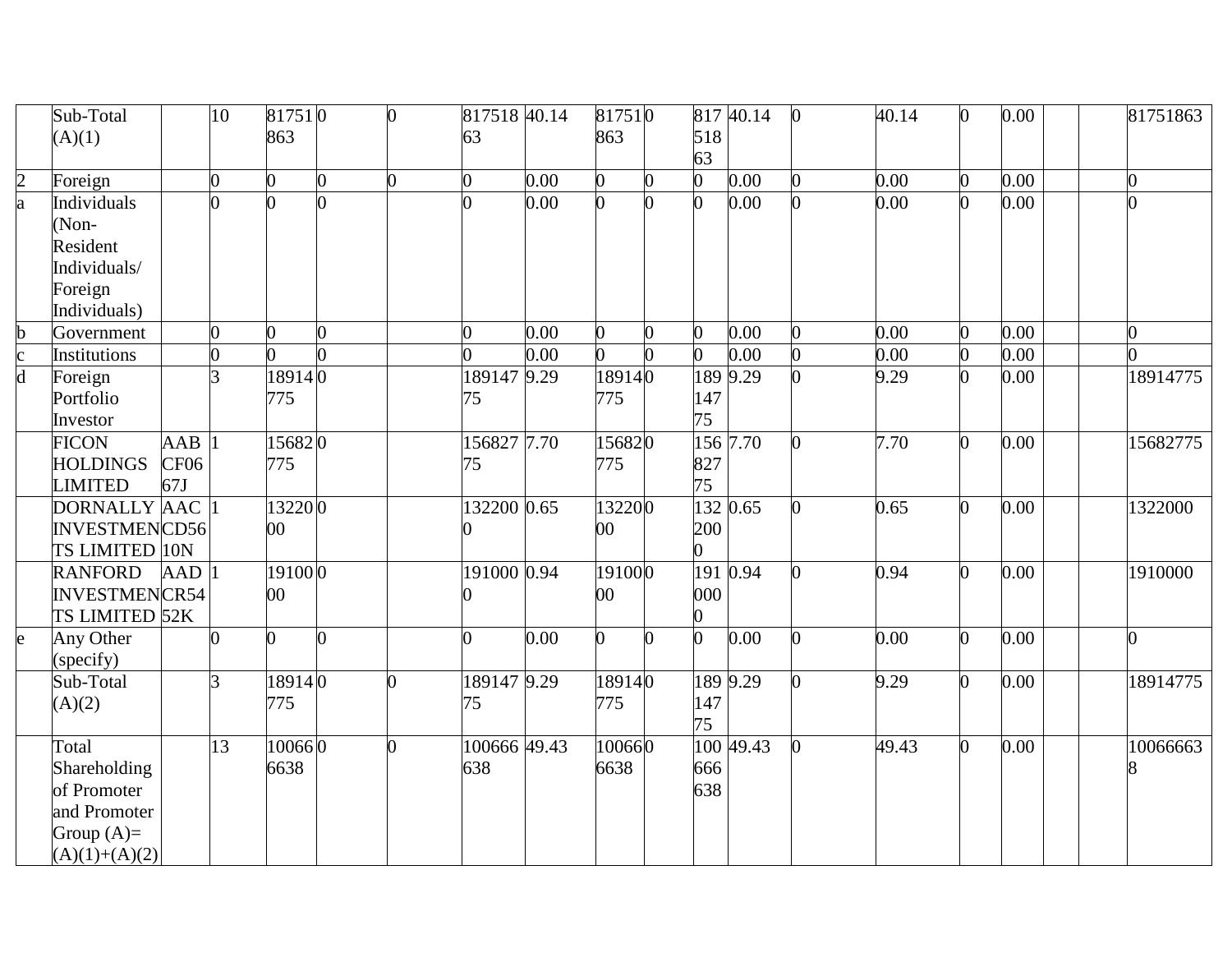# Table III - Statement showing shareholding pattern of the Public shareholder

|              | <b>Category &amp; Name</b><br>$\int$ of the<br><b>Shareholders</b><br>(1) | PAN<br>(II) | Nos. of<br>shareh<br>older<br>(III) | No. of<br>fully<br>paid<br>иp<br>equity<br>share | Partly<br>paid-up<br>equity<br>shares<br>held<br>(V) | Nos. of<br>shares<br>underlying<br><b>Depository</b><br>Receipts<br>(VI) | <b>Total</b><br>nos.<br>shares<br>held<br>$VII =$<br>$IV + V + VI$ | Sharehol<br>ding %<br>calculate<br>d as per<br>SCRR,<br>1957 |                                  | each class of securities                        | (IX)            | <b>Number of Voting Rights held in</b>                               | No. of<br><b>Shares</b><br><b>Underlying</b><br>Outstanding<br>convertible<br>securities | <b>Total</b><br>shareholdin<br>$g$ , as a $%$<br>assuming<br>full<br>conversion                   |            | <b>Number of</b><br>Locked in<br>shares<br>(XII)            |                                                                        | <b>Number of</b><br><b>Shares</b><br>pledged or<br>otherwise<br>encumbered<br>(XIII) | <b>Number of</b><br>equity<br>shares held<br>in<br>dematerializ<br>ed form |
|--------------|---------------------------------------------------------------------------|-------------|-------------------------------------|--------------------------------------------------|------------------------------------------------------|--------------------------------------------------------------------------|--------------------------------------------------------------------|--------------------------------------------------------------|----------------------------------|-------------------------------------------------|-----------------|----------------------------------------------------------------------|------------------------------------------------------------------------------------------|---------------------------------------------------------------------------------------------------|------------|-------------------------------------------------------------|------------------------------------------------------------------------|--------------------------------------------------------------------------------------|----------------------------------------------------------------------------|
|              |                                                                           |             |                                     | s held<br>(IV)                                   |                                                      |                                                                          |                                                                    | As a % of<br>$(A+B+C2)$<br><b>VIII</b>                       | <b>Class</b><br>$\boldsymbol{x}$ | <b>No of Voting Rights</b><br><b>Class</b><br>Y | <b>Tot</b><br>a | <b>Total as</b><br>a % of<br><b>Total</b><br><b>Voting</b><br>rights | (including<br>Warrants)<br>(X)                                                           | оf<br>convertible<br>securities<br>(as a<br>percentage<br>of diluted<br>share<br>capital)<br>(XI) | No.<br>(a) | As a<br>$%$ of<br>total<br><b>Shar</b><br>es<br>held<br>(b) | No.<br>(No<br>$\mathbf{t}$<br>ap<br>pli<br>ca<br>ble<br>$\cdot$<br>(a) | As a<br>$%$ of<br>total<br>share<br>s held<br>(Not<br>applic<br>able)<br>(b)         | (XIV)                                                                      |
|              | Institutions                                                              |             | $\overline{0}$                      | 0                                                |                                                      |                                                                          | 0                                                                  | 0.00                                                         |                                  |                                                 |                 | 0.00                                                                 |                                                                                          | 0.00                                                                                              |            | 0.00                                                        |                                                                        | 0.00                                                                                 | <sub>0</sub>                                                               |
| a            | Mutual<br>Funds/                                                          |             | 12                                  | 108000                                           |                                                      |                                                                          | 10800                                                              | 0.01                                                         | 108000                           |                                                 | 108<br>$00\,$   | 0.01                                                                 |                                                                                          | 0.01                                                                                              |            | 0.00                                                        |                                                                        |                                                                                      | 900                                                                        |
| b            | Venture<br>Capital Funds                                                  |             | $\overline{0}$                      | 0                                                |                                                      |                                                                          | $\overline{0}$                                                     | 0.00                                                         | O.                               |                                                 | 0               | 0.00                                                                 |                                                                                          | 0.00                                                                                              | 0          | 0.00                                                        |                                                                        |                                                                                      |                                                                            |
| $\mathbf{c}$ | Alternate<br>Investment<br>Funds                                          |             | $\overline{0}$                      | $\Omega$                                         |                                                      |                                                                          | $\overline{0}$                                                     | 0.00                                                         | n                                |                                                 | O.              | 0.00                                                                 |                                                                                          | 0.00                                                                                              | 0          | 0.00                                                        |                                                                        |                                                                                      |                                                                            |
| $\mathbf d$  | Foreign<br>Venture<br>Capital<br>Investors                                |             | O                                   | $\Omega$                                         |                                                      | 0                                                                        | $\overline{0}$                                                     | 0.00                                                         |                                  |                                                 | n               | 0.00                                                                 |                                                                                          | 0.00                                                                                              | U          | 0.00                                                        |                                                                        |                                                                                      |                                                                            |
| e            | Foreign<br>Portfolio<br>Investors                                         |             | 3                                   | 151150<br>37                                     |                                                      |                                                                          | 151153 0.74                                                        |                                                              | 151150<br>37                     |                                                 | 153             | $151\ 0.74$                                                          |                                                                                          | 0.74                                                                                              | O.         | 0.00                                                        |                                                                        |                                                                                      | 1511537                                                                    |
| f            | Financial<br>Institutions/<br><b>Banks</b>                                |             | 52                                  | 487430<br>44                                     |                                                      |                                                                          | 487434 2.39                                                        |                                                              | 487430<br>44                     |                                                 | 434             | 487 2.39                                                             |                                                                                          | 2.39                                                                                              | U          | 0.00                                                        |                                                                        |                                                                                      | 4856044                                                                    |
| g            | Insurance<br>Companies                                                    |             | $\overline{2}$                      | 550                                              | 0                                                    | 0                                                                        | 550                                                                | 0.00                                                         | 550                              |                                                 |                 | $\overline{550}0.00$                                                 |                                                                                          | 0.00                                                                                              | 0          | 0.00                                                        |                                                                        |                                                                                      | ∩                                                                          |
| h            | Provident<br>Funds/<br>Pension<br>Funds                                   |             | 0                                   | $\Omega$                                         |                                                      |                                                                          | 0                                                                  | 0.00                                                         |                                  |                                                 | 0               | 0.00                                                                 |                                                                                          | 0.00                                                                                              | 0          | 0.00                                                        |                                                                        |                                                                                      |                                                                            |
|              | Any Other<br>(specify)                                                    |             | 11                                  | 8150                                             |                                                      | $\overline{0}$                                                           | 8150                                                               | 0.00                                                         | 8150                             |                                                 |                 | 815 0.00                                                             |                                                                                          | 0.00                                                                                              | 0          | 0.00                                                        |                                                                        |                                                                                      | $\overline{0}$                                                             |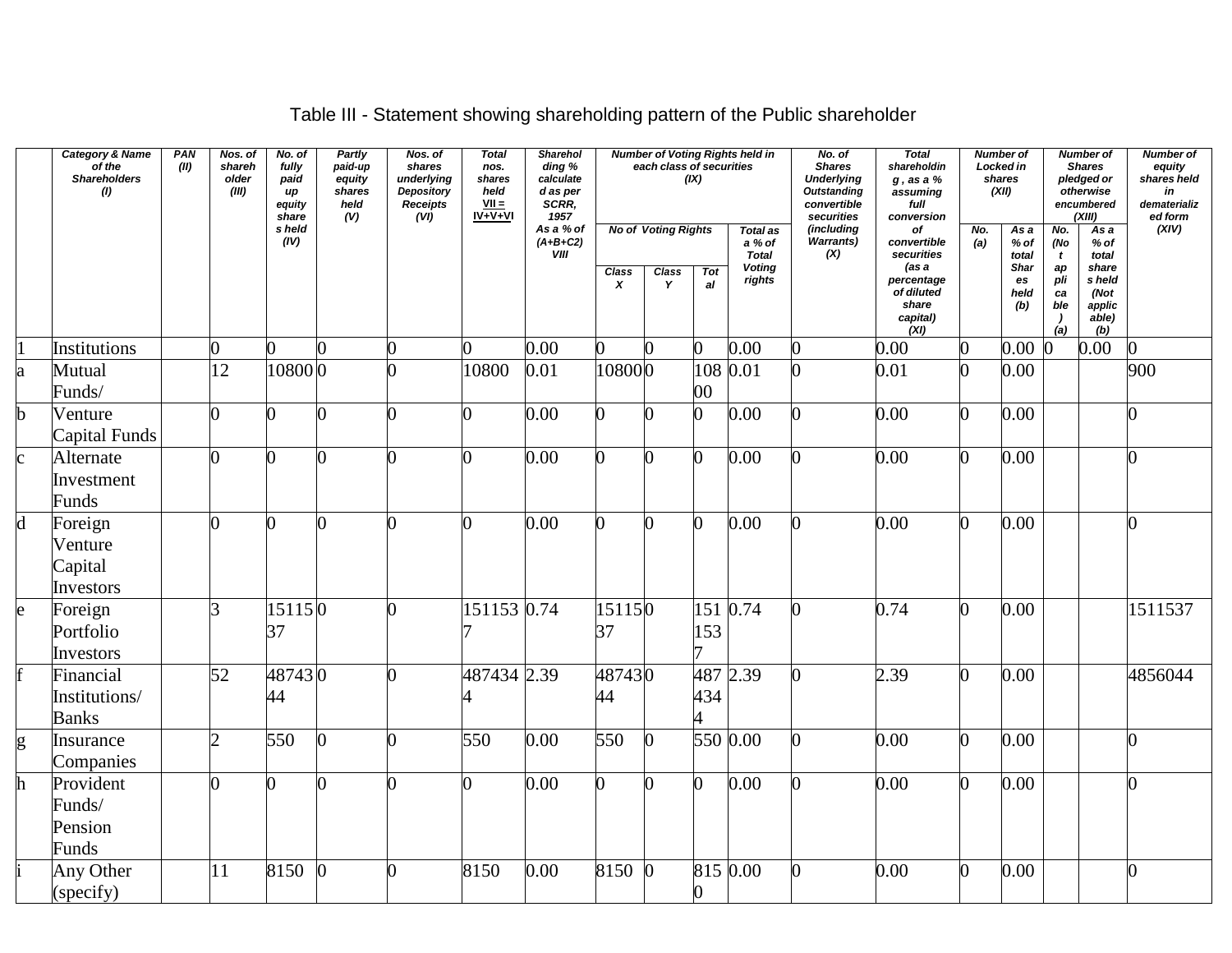|                          | Overseas                                                                                          | 11             | 8150           | $\vert$ 0 | $\overline{0}$ | 8150               | 0.00 | 8150 0         |   |                | 815 0.00  | 0.00  | 0.00      |      |          |
|--------------------------|---------------------------------------------------------------------------------------------------|----------------|----------------|-----------|----------------|--------------------|------|----------------|---|----------------|-----------|-------|-----------|------|----------|
|                          | Corporate<br><b>Bodies</b>                                                                        |                |                |           |                |                    |      |                |   |                |           |       |           |      |          |
|                          | Sub-Total<br>(B)(1)                                                                               | 80             | 640530<br>81   |           | 0              | 640538 3.14        |      | 640530<br>81   |   | 538            | 640 3.14  | 3.14  | 0.00      |      | 6368481  |
| $\overline{2}$           | Central<br>Government/<br><b>State</b><br>Government(s<br>)/ President of<br>India                |                | 166450         |           | $\overline{0}$ | 166454 0.08        |      | 166450         |   | 454            | 166 0.08  | 0.08  | 0.00      |      | 166454   |
|                          | Sub-Total<br>B(2)                                                                                 |                | 166450         |           |                | 166454 0.08        |      | 166450         |   | 454            | 166 0.08  | 0.08  | 0.00      |      | 166454   |
| $\overline{3}$           | Non-<br>institutions                                                                              | $\Omega$       |                |           | $\Omega$       | $\overline{0}$     | 0.00 | $\overline{0}$ |   | $\Omega$       | 0.00      | 0.00  | $0.00\,0$ | 0.00 |          |
| a                        | Individuals -                                                                                     | 63043 49374 0  | 177            |           | 0              | 493741 24.24<br>77 |      | 493740<br>177  |   | 741<br>77      | 493 24.24 | 24.24 | $0.00\,0$ | 0.00 | 45963032 |
|                          | Individual<br>shareholders<br>holding<br>nominal share<br>capital up to<br>Rs. 2 lakhs.           | 62857 29839 0  | 009            |           | $\Omega$       | 298390 14.65<br>09 |      | 298390<br>009  |   | 390<br>09      | 298 14.65 | 14.65 | 0.00      |      | 26427864 |
| $\overline{\mathrm{ii}}$ | Individual<br>shareholders<br>holding<br>nominal share<br>capital in<br>excess of Rs.<br>2 lakhs. | 186            | 195350<br>168  |           | ∩              | 195351 9.59<br>68  |      | 195350<br>168  |   | 351<br>68      | 195 9.59  | 9.59  | 0.00      |      | 19535168 |
| $\mathbf b$              | <b>NBFCs</b><br>registered<br>with RBI                                                            | $\overline{0}$ | 0              | 0         | 0              | $\overline{0}$     | 0.00 | 0              | O | $\overline{0}$ | 0.00      | 0.00  | 0.00      |      | O.       |
|                          | Employee<br>Trusts                                                                                | $\overline{0}$ | $\overline{0}$ | O         | $\overline{0}$ | 0                  | 0.00 | ∩              | ∩ | 0              | 0.00      | 0.00  | 0.00      |      | 0        |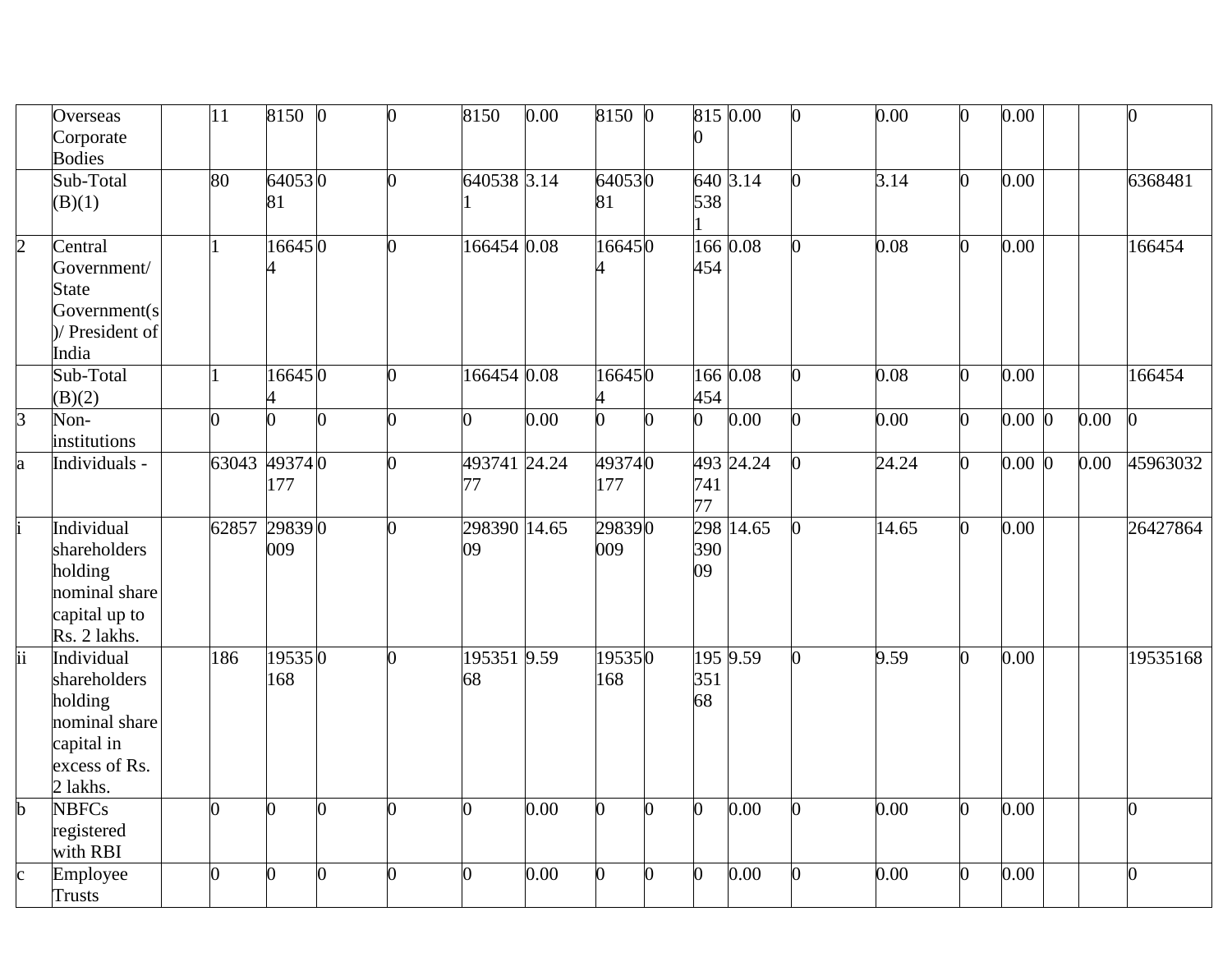| $\mathbf d$  | Overseas<br>Depositories<br>(holding DRs)<br>(balancing<br>figure)                                     |                         | 0              | 0                    | 0                    |                    | 0.00 | $\mathbf{0}$     | 0 | O                            | 0.00      |                | 0.00  |   | 0.00 |          |
|--------------|--------------------------------------------------------------------------------------------------------|-------------------------|----------------|----------------------|----------------------|--------------------|------|------------------|---|------------------------------|-----------|----------------|-------|---|------|----------|
| $\mathsf{e}$ | Any Other<br>(specify)                                                                                 |                         | 2639           | 302350<br>886        | 1679180 470276 23.09 | 86                 |      | 470270<br>686    |   | 276<br>86                    | 470 23.09 |                | 23.09 |   | 0.00 | 29251024 |
|              | <b>Bodies</b><br>Corporate                                                                             |                         | 724            | 250830<br>727        | 1679180 418755 20.56 | 27                 |      | 418750<br>527    |   | 755<br>27                    | 418 20.56 |                | 20.56 |   | 0.00 | 8049032  |
|              | <b>FINQUEST</b><br><b>FINANCIAL</b><br>SOLUTIONS 17G<br><b>LIMITED</b>                                 | AAA<br>CF81             |                | 124390<br>846        | 0                    | 124398 6.11<br>46  |      | 124390<br>846    |   | 398<br>46                    | 124 6.11  | 0              | 6.11  |   | 0.00 | 12439846 |
|              | <b>VIBGYOR</b><br><b>INVESTORS CV10</b><br>&<br><b>DEVELOPE</b><br><b>RS PRIVATE</b><br><b>LIMITED</b> | $A\overline{AB}$<br>08P |                | 231100<br>00         | 0                    | 231100 1.13        |      | 231100<br>$00\,$ |   | $231\overline{11.13}$<br>100 |           |                | 1.13  |   | 0.00 | 2311000  |
|              | Clearing<br>member                                                                                     |                         | 62             | 262880               | 0                    | 262884 0.13        |      | 262880           |   | 262 0.13<br>884              |           | 0              | 0.13  |   | 0.00 | 262884   |
|              | <b>HUF</b>                                                                                             |                         | 1328           | 306820<br>52         | 0                    | 306825 1.51        |      | 306820<br>52     |   | 306 1.51<br>825              |           | $\overline{0}$ | 1.51  |   | 0.00 | 3067802  |
|              | Non-Resident<br>Indian (NRI)                                                                           |                         | 523            | 176770<br>73         | O                    | 176777 0.87        |      | 176770<br>73     |   | 777                          | 176 0.87  |                | 0.87  |   | 0.00 | 1755027  |
|              | Overseas<br>Corporate<br><b>Bodies</b>                                                                 |                         | $\overline{2}$ | 398000               | 0                    | 39800              | 0.02 | 398000           |   | $00\,$                       | 398 0.02  |                | 0.02  |   | 0.00 | 39150    |
|              | Trusts                                                                                                 |                         | 3              | 134500               | $\Omega$             | 13450              | 0.01 | 134500           |   | 50                           | 134 0.01  |                | 0.01  | 0 | 0.00 | 13450    |
|              | Sub-Total<br>(B)(3)                                                                                    |                         |                | 65682 79610 0<br>063 | 1679180              | 964018 55.33<br>63 |      | 964010<br>863    |   | 018<br>63                    | 964 47.33 |                | 47.33 |   | 0.00 | 75214056 |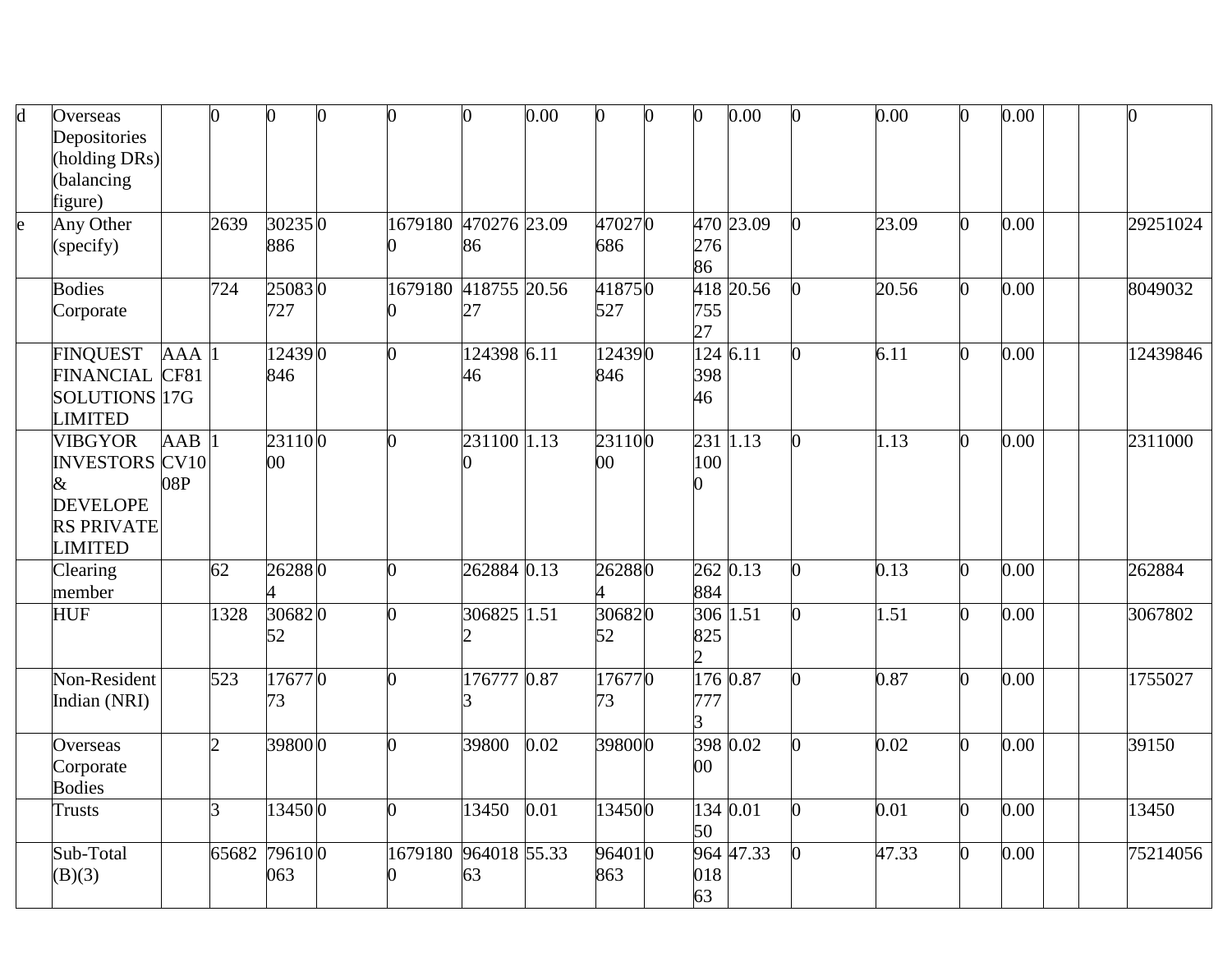| <b>Total Public</b> | 65763 861810 | 1679180 102973 58.55 |     | 102970 | 102 50.55 | 50.55 | $0.00\,$ | 81748991 |
|---------------------|--------------|----------------------|-----|--------|-----------|-------|----------|----------|
| Shareholding        | 898          |                      | 698 | 3698   | 973       |       |          |          |
| $(B)=$              |              |                      |     |        | 698       |       |          |          |
| $(B)(1)+(B)(2)$     |              |                      |     |        |           |       |          |          |
| $+(B)(3)$           |              |                      |     |        |           |       |          |          |

## Table IV - Statement showing shareholding pattern of the Non Promoter- Non Public shareholder

|                | <b>Category &amp; Name</b> | PAN        | No. of | No. of       | Partly         | Nos. of                       | Total no.        | <b>Sharehol</b>     |          |                            |                | <b>Number of Voting Rights held in</b> | No. of                            | <b>Total</b>         | <b>Number of</b> |                   |                          | <b>Number of</b>        | <b>Number of</b>   |
|----------------|----------------------------|------------|--------|--------------|----------------|-------------------------------|------------------|---------------------|----------|----------------------------|----------------|----------------------------------------|-----------------------------------|----------------------|------------------|-------------------|--------------------------|-------------------------|--------------------|
|                | of the                     | (II)       | shareh | fully        | paid-up        | shares                        | shares           | $\overline{ding}$ % |          | each class of securities   |                |                                        | <b>Shares</b>                     | shareholdin          | <b>Locked in</b> |                   |                          | <b>Shares</b>           | equity             |
|                | <b>Shareholders</b>        |            | older  | paid         | equity         | underlying                    | held<br>$(VII =$ | calculate           |          |                            | (X)            |                                        | <b>Underlying</b>                 | $q$ , as a %         |                  | shares            |                          | pledged or              | shares held        |
|                | $\mathcal{L}$              |            | (III)  | up<br>equity | shares<br>held | Depository<br><b>Receipts</b> | $IV+V+VI$        | $d$ as per<br>SCRR, |          |                            |                |                                        | <b>Outstanding</b><br>convertible | assuming<br>full     |                  | (XII)             |                          | otherwise<br>encumbered | in<br>dematerializ |
|                |                            |            |        | share        | (V)            | (VI)                          |                  | 1957                |          |                            |                |                                        | securities                        | conversion           |                  |                   |                          | (XIII)                  | ed form            |
|                |                            |            |        | s held       |                |                               |                  | As a % of           |          | <b>No of Voting Rights</b> |                | <b>Total as</b>                        | (including                        | of                   | No.              | As a              | No.                      | As a                    | (XIV)              |
|                |                            |            |        | (IV)         |                |                               |                  | $(A+B+C2)$          |          |                            |                | a % of                                 | <b>Warrants</b> )                 | convertible          |                  | $%$ of            | (No                      | $%$ of                  | (Not)              |
|                |                            |            |        |              |                |                               |                  | (VIII)              |          |                            |                | <b>Total</b><br><b>Voting</b>          | (X)                               | securities (<br>as a |                  | total             | $\mathbf{t}$             | total<br>share          | Applicable)        |
|                |                            |            |        |              |                |                               |                  |                     | Class    | Class                      | Tot            | rights                                 |                                   | percentage           |                  | <b>Shar</b><br>es | ap<br>pli                | s held                  |                    |
|                |                            |            |        |              |                |                               |                  |                     | x        | Y                          | al             |                                        |                                   | of diluted           |                  | held              | ca                       | (Not                    |                    |
|                |                            |            |        |              |                |                               |                  |                     |          |                            |                |                                        |                                   | share                |                  |                   | ble                      | applic                  |                    |
|                |                            |            |        |              |                |                               |                  |                     |          |                            |                |                                        |                                   | capital)<br>(XI)     |                  |                   | $\overline{\phantom{a}}$ | able)                   |                    |
|                | Custodian/DR               |            |        | 167910       |                |                               | 167918           |                     |          |                            |                | 0.00                                   |                                   | 0.00                 | 0                | 0.00              |                          |                         | 16791800           |
|                | Holder                     |            |        | 800          |                |                               | 00               |                     |          |                            |                |                                        |                                   |                      |                  |                   |                          |                         |                    |
|                | THE BANK                   | <b>AAC</b> |        | 16791 0      |                |                               | 167918           |                     | 167910   |                            |                | 167 8.25                               |                                   |                      | 0                | 0.00              |                          |                         | 16791800           |
|                | OF                         | CT29       |        | 800          |                |                               | 00               |                     | 800      |                            | 918            |                                        |                                   |                      |                  |                   |                          |                         |                    |
|                | <b>NEWYORK</b>             | 69G        |        |              |                |                               |                  |                     |          |                            | 00             |                                        |                                   |                      |                  |                   |                          |                         |                    |
|                | <b>MELLON</b>              |            |        |              |                |                               |                  |                     |          |                            |                |                                        |                                   |                      |                  |                   |                          |                         |                    |
| $\overline{2}$ | Employee                   |            |        |              | $\overline{0}$ |                               | $\overline{0}$   | 0.00                | $\bf{0}$ |                            | $\overline{0}$ | 0.00                                   |                                   | 0.00                 | 0                | 0.00              |                          |                         |                    |
|                | <b>Benefit Trust</b>       |            |        |              |                |                               |                  |                     |          |                            |                |                                        |                                   |                      |                  |                   |                          |                         |                    |
|                | under SEBI                 |            |        |              |                |                               |                  |                     |          |                            |                |                                        |                                   |                      |                  |                   |                          |                         |                    |
|                | Share based                |            |        |              |                |                               |                  |                     |          |                            |                |                                        |                                   |                      |                  |                   |                          |                         |                    |
|                | Employee                   |            |        |              |                |                               |                  |                     |          |                            |                |                                        |                                   |                      |                  |                   |                          |                         |                    |
|                | Benefit)                   |            |        |              |                |                               |                  |                     |          |                            |                |                                        |                                   |                      |                  |                   |                          |                         |                    |
|                | Regulations,               |            |        |              |                |                               |                  |                     |          |                            |                |                                        |                                   |                      |                  |                   |                          |                         |                    |
|                | 2014)                      |            |        |              |                |                               |                  |                     |          |                            |                |                                        |                                   |                      |                  |                   |                          |                         |                    |
|                | <b>Total Non-</b>          |            |        | 167910       |                |                               | 167918 0.00      |                     |          |                            | 0              | 0.00                                   |                                   | 0.00                 | 0                | $0.00\, 0$        |                          | 0.00                    | 16791800           |
|                | Promoter-                  |            |        | 800          |                |                               | 00               |                     |          |                            |                |                                        |                                   |                      |                  |                   |                          |                         |                    |
|                | Non Public                 |            |        |              |                |                               |                  |                     |          |                            |                |                                        |                                   |                      |                  |                   |                          |                         |                    |
|                | Shareholding               |            |        |              |                |                               |                  |                     |          |                            |                |                                        |                                   |                      |                  |                   |                          |                         |                    |
|                | $(C)=$                     |            |        |              |                |                               |                  |                     |          |                            |                |                                        |                                   |                      |                  |                   |                          |                         |                    |
|                | $(C)(1)+(C)(2)$            |            |        |              |                |                               |                  |                     |          |                            |                |                                        |                                   |                      |                  |                   |                          |                         |                    |